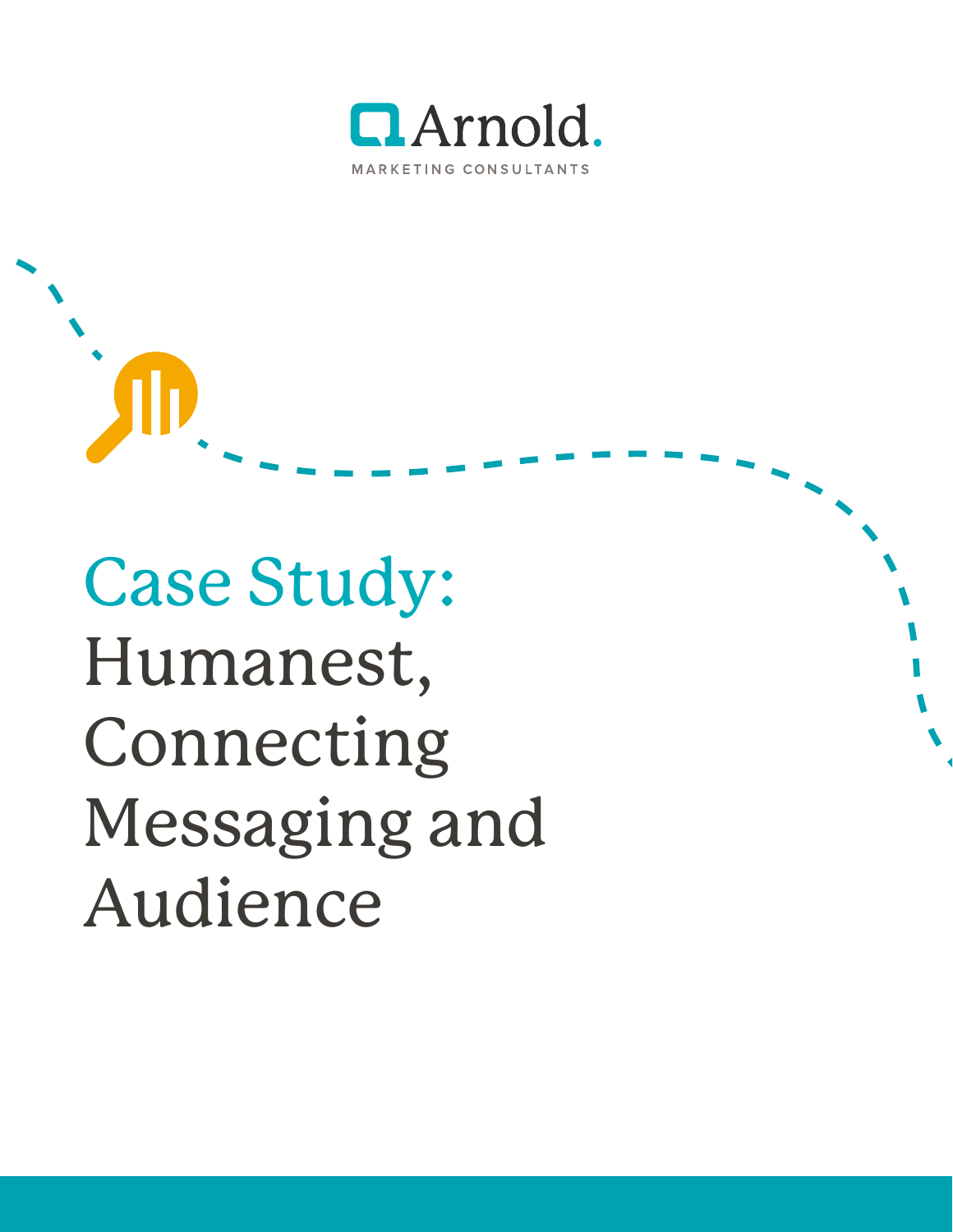# Executive Summary

**Most young businesses know they need to refine their go-to market messaging right off the bat.** They need to know what **value they bring to their audience**, and how to talk about that **value in a way that will make people take action** - and take out their pocketbook.

Agile startups often test multiple iterations of their product as well - tweaking what they offer in small ways until they find the offer that can connect and go viral. Working with **startups is exciting** in part because our usual message testing does more than create an effective ad campaign - our **marketing know-how** can actually have an **impact on the development of the product itself**.

## **THE CHALLENGE:**

A mental health start-up with big dreams to help people by **making mental health care more accessible** for a **wider audience**, entering a field where consumers have lots of fixed ideas about **what mental health care looks like and who it is for**. At the same time, the client suffered from an abundance of good ideas and selling points - so many that it was hard to focus on an overarching message.

**When the startup came to us**, they had packaged tailored services for **three different demographics**, and for each one they were pitching multiple benefits to their services:

- From streamlining a usually complicated process,
- To offering a low-cost alternative to expensive ongoing therapy,
- To facilitating expertly moderated peer groups.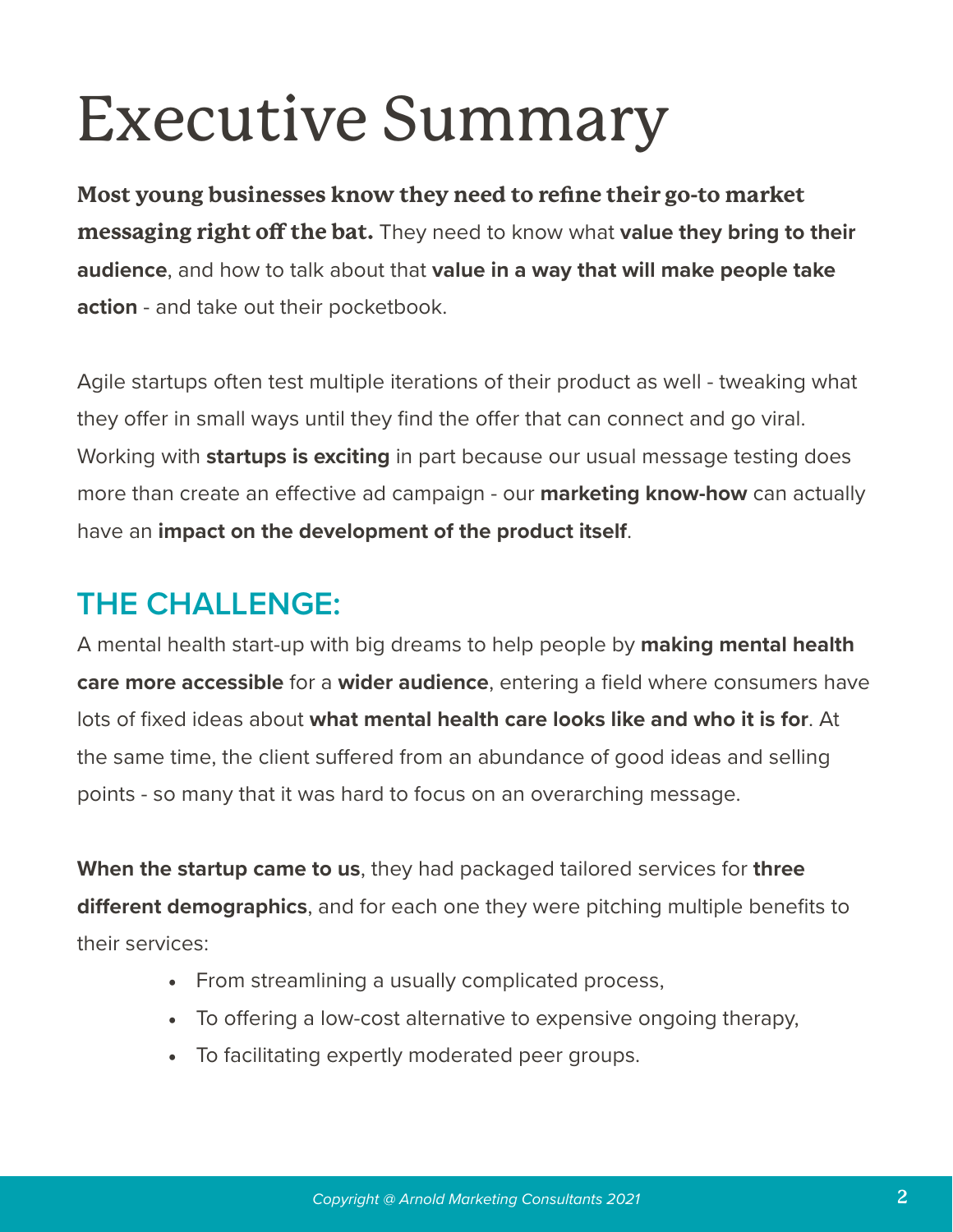#### **THE SOLUTION:**

#### **Test, test, and test some more!**

**As a start-up**, our client knew they needed to make **the most efficient use of their budget** to **increase brand awareness** and build their client base.

This meant they needed to **not just assume they knew the best value proposition for their audience - they needed to have proof.**

To do this, we created a series of **Facebook and Instagram ads that would create a baseline message about the brand and its services** against multi-variate testing (e.g., audiences, copy, imagery) that would give us lots of data about the overall appeal of the service packages in addition to our marketing approach.

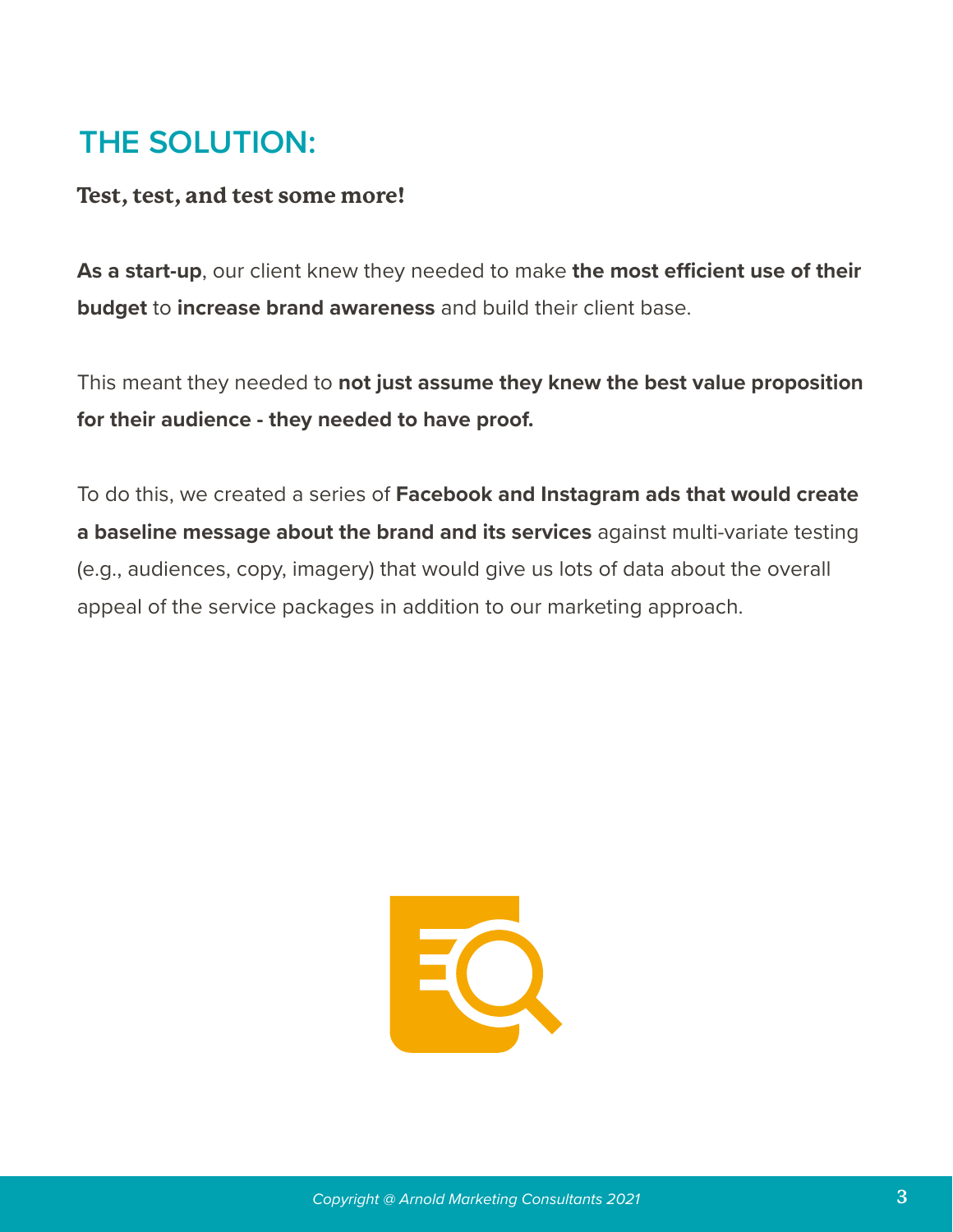## **HOW WE APPROACHED IT:**

In order to set up our tests, we sat down with the client and **broke down in detail**:

- 1. Their **three target audiences**, **their demographics**, and **their needs**
- **2. Their unique mental health services**, and **detailed value propositions** for each feature
- 3. The **"voice"** that the brand wanted to convey both at the broadest level of their product, and for each of their three packaged sub-brands.

After brainstorming, we created a **"messaging hypotheses" document**  in which we **paired audiences** with the **products and messages** that the client and we thought would **be most appealing**.

We also did a **deep dive on the client's overall brand mission to create a baseline creative and message** against which all the audiences and creatives would be tested. Essentially, testing overall company messaging against all groups.

We matched the plans against our client's budget and created a realistic timeframe and structure for our ad campaign, and **created a twophased approach.** The **first phase would generate a host of data and early conclusions**, and the **second phase would refine the messaging, targeting, and service packaging** to prove out the best combinations.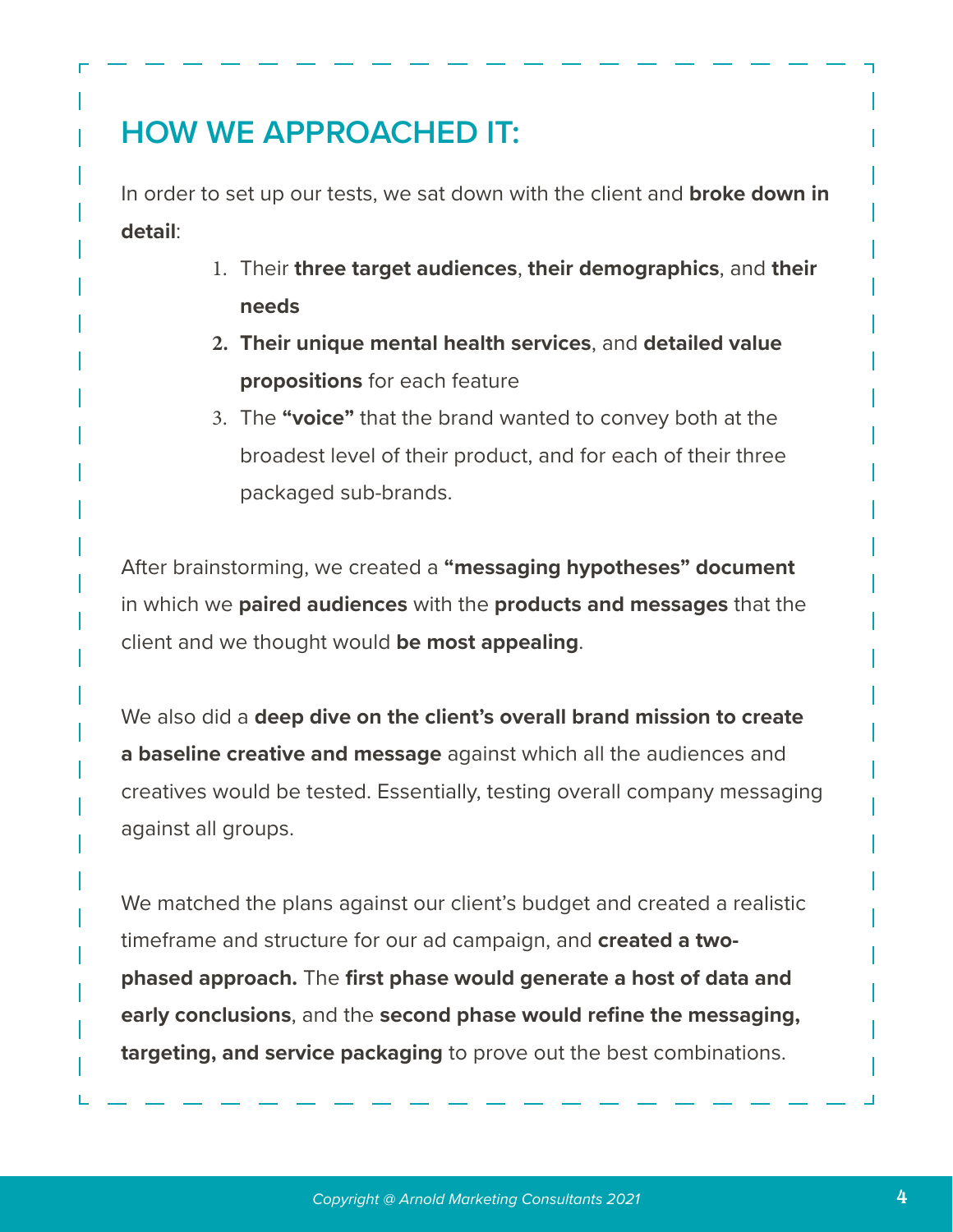#### **THE RESULT:**

In the end, we were able to hand the client not only proven creative for a young brand, but **significant insights into their target audiences and their mental health services that changed the way the client structured their product.** On a total spend of approximately **\$2,000 split over our two phases**, we were able to test dozens of creative iterations of the brand's value proposition, marketing imagery, and audience targeting.

**In phase one** we narrowed down a **top performing combination of creative and targeting** (at \$0.61 CPC, which is amazing for an unknown brand in the oftenstigmatized mental health field). We found key messaging that worked for their brand across all t**hree audiences**, and **pinpointed the audience among their initial targets that was most likely to take action on their services**.

From there, the client was able to **pivot in phase two from splitting their branding and voice across their primary brand and three demographic-based offerings**, to promoting just the most successful value proposition which we were able to target at their most active demographic targets, and successfully test against their other demographic targets.

The **client adapted their product messaging from our campaign learnings** from separate tailored offerings under sub-brands, **to one offering under their main brand that actually fit all of their demographics** thanks to a clear and tested value proposition.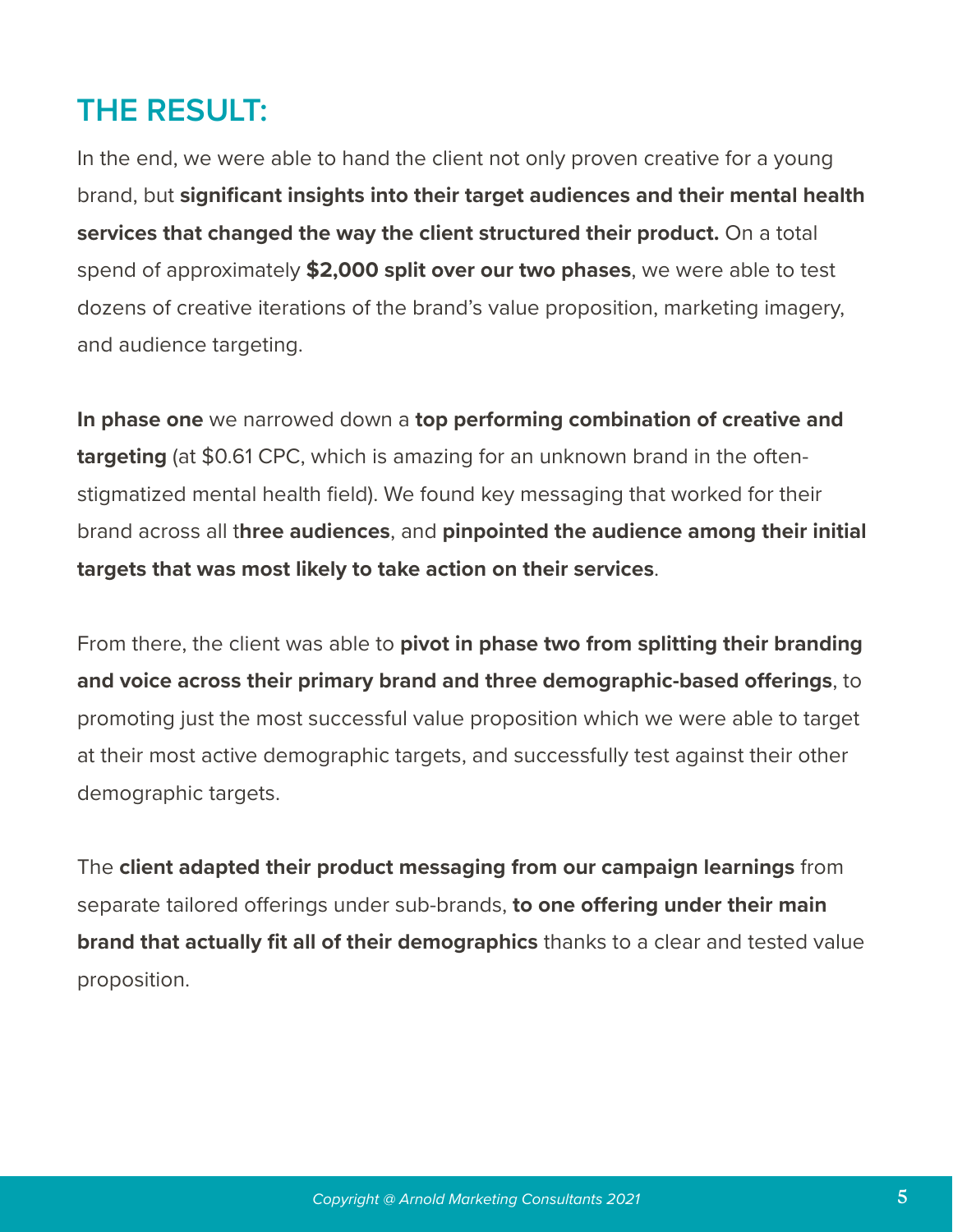## **STRATEGIC TAKEAWAYS:**

As the client moved forward focused **now on conversions with their proven messaging and value propositions**, we recommended:

- Maintaining the **four proven value propositions** in their brand messaging  $\bullet$ across their demographic targets
- Working to expand their brand's reach by running search ads, as their service is one likely to be explicitly searched forLike 15 new/recent posts
- **Growing their organic social media** reach with strategic boosts of posts  $\bullet$
- **Exploring the synergy effect of running multiple campaigns at once**, since we found that running both click-based Facebook campaigns to increase web traffic and conversion-based Facebook campaigns **to increase the client base** at the same time improved the results of both **Like 15 posts from accounts your brand follows**
- **Rotating in holiday messaging** as well as regular updates to imagery to **keep**   $\bullet$ **the proven creative fresh over the long term** community/audience.